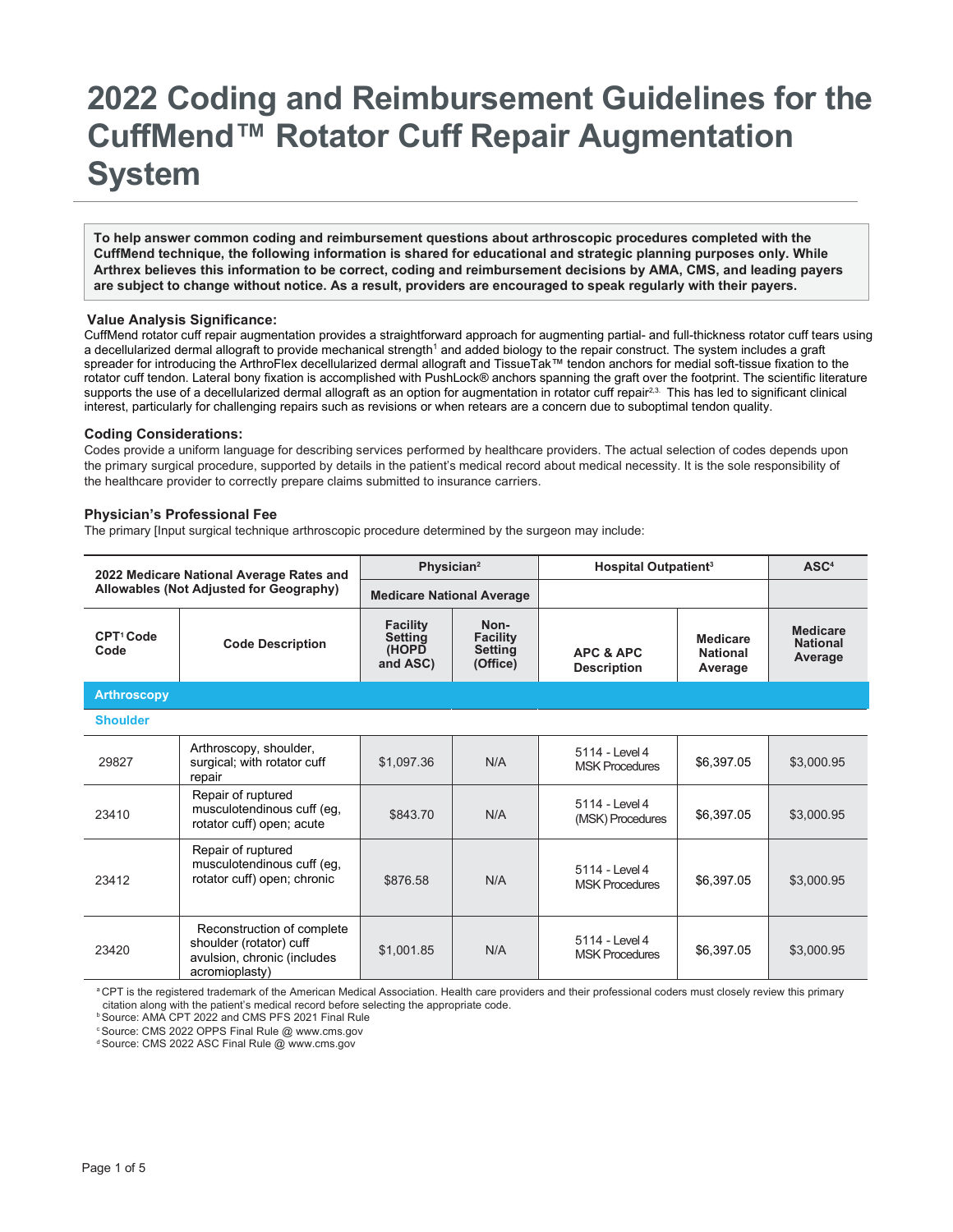| <b>ICD 10 CODE</b> | <b>Description</b>                                                                                 | <b>ICD 10 CODE</b> | <b>Description</b>                                                                                                    |  |
|--------------------|----------------------------------------------------------------------------------------------------|--------------------|-----------------------------------------------------------------------------------------------------------------------|--|
| M12.511            | Traumatic arthropathy, right shoulder                                                              | M75.122            | Complete rotator cuff tear or rupture<br>of left shoulder, not specified as<br>traumatic                              |  |
| M12.512            | Traumatic arthropathy, left shoulder                                                               | M75.50             | Bursitis of unspecified shoulder                                                                                      |  |
| M12.519            | Traumatic arthropathy, unspecified<br>shoulder                                                     | M75.51             | Bursitis of right shoulder                                                                                            |  |
| M13.111            | Monoarthritis, not elsewhere classified,<br>right shoulder                                         | M75.52             | Bursitis of left shoulder                                                                                             |  |
| M13.112            | Monoarthritis, not elsewhere classified,<br>left shoulder                                          | S43.421A           | Sprain of right rotator cuff capsule,<br>initial encounter                                                            |  |
| M13.119            | Monoarthritis, not elsewhere classified,<br>unspecified shoulder                                   | S43.422A           | Sprain of left rotator cuff capsule,<br>initial encounter                                                             |  |
| M19.011            | Primary osteoarthritis, right shoulder                                                             | S43.429A           | Sprain of unspecified rotator cuff<br>capsule, initial encounter                                                      |  |
| M19.012            | Primary osteoarthritis, left shoulder                                                              | S46.001A           | Unspecified injury of muscle(s) and<br>tendon(s) of the rotator cuff of right<br>shoulder, initial encounter          |  |
| M19.019            | Primary osteoarthritis, unspecified<br>shoulder                                                    | S46.002A           | Unspecified injury of muscle(s) and<br>tendon(s) of the rotator cuff of left<br>shoulder, initial encounter           |  |
| M19.111            | Post-traumatic osteoarthritis, right<br>shoulder                                                   | S46.009A           | Unspecified injury of muscle(s) and<br>tendon(s) of the rotator cuff of<br>unspecified shoulder, initial<br>encounter |  |
| M19.112            | Post-traumatic osteoarthritis, left<br>shoulder                                                    | S46.011A           | Strain of muscle(s) and tendon(s) of<br>the rotator cuff of right shoulder,<br>initial encounter                      |  |
| M19.119            | Post-traumatic osteoarthritis,<br>unspecified shoulder                                             | S46.012A           | Strain of muscle(s) and tendon(s) of<br>the rotator cuff of left shoulder, initial<br>encounter                       |  |
| M19.211            | Secondary osteoarthritis, right shoulder                                                           | S46.019A           | Strain of muscle(s) and tendon(s) of<br>the rotator cuff of unspecified<br>shoulder, initial encounter                |  |
| M19.212            | Secondary osteoarthritis, left shoulder                                                            | S46.021A           | Laceration of muscle(s) and<br>tendon(s) of the rotator cuff of right<br>shoulder, initial encounter                  |  |
| M19.219            | Secondary osteoarthritis, unspecified<br>shoulder                                                  | S46.022A           | Laceration of muscle(s) and<br>tendon(s) of the rotator cuff of left<br>shoulder, initial encounter                   |  |
| M19.90             | Unspecified osteoarthritis, unspecified<br>site                                                    | S46.029A           | Laceration of muscle(s) and<br>tendon(s) of the rotator cuff of<br>unspecified shoulder, initial<br>encounter         |  |
| M19.91             | Primary osteoarthritis, unspecified site                                                           | S46.091A           | Other injury of muscle(s) and<br>tendon(s) of the rotator cuff of right<br>shoulder, initial encounter                |  |
| M75.100            | Unspecified rotator cuff tear or rupture<br>of unspecified shoulder, not specified<br>as traumatic | S46.092A           | Other injury of muscle(s) and<br>tendon(s) of the rotator cuff of left<br>shoulder, initial encounter                 |  |
| M75.101            | Unspecified rotator cuff tear or rupture<br>of right shoulder, not specified as<br>traumatic       | S46.099A           | Other injury of muscle(s) and<br>tendon(s) of the rotator cuff of<br>unspecified shoulder, initial<br>encounter       |  |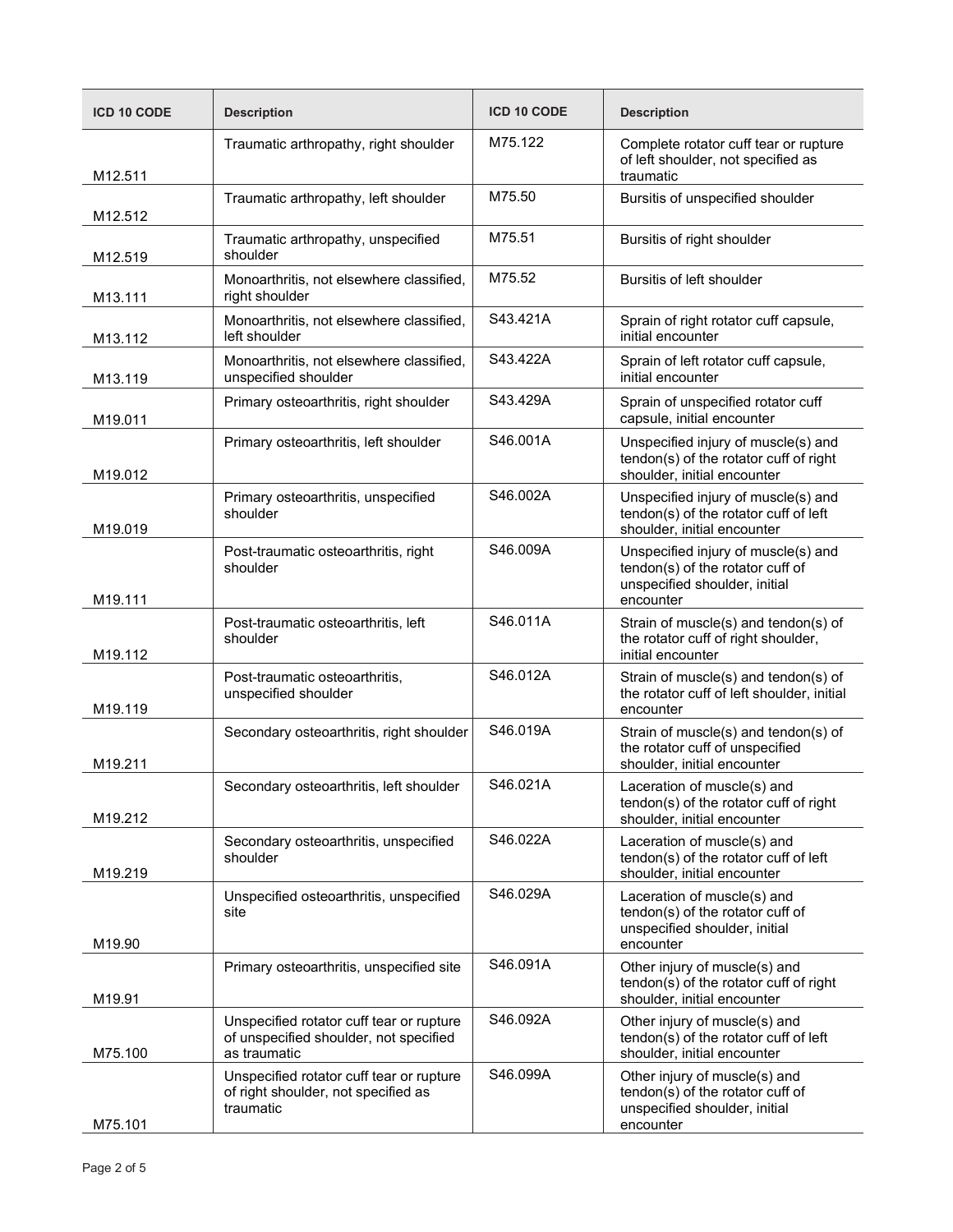| M75.102 | Unspecified rotator cuff tear or rupture<br>of left shoulder, not specified as<br>traumatic     |  |
|---------|-------------------------------------------------------------------------------------------------|--|
| M75.111 | Incomplete rotator cuff tear or rupture of<br>right shoulder, not specified as<br>traumatic     |  |
| M75.112 | Incomplete rotator cuff tear or rupture of<br>left shoulder, not specified as traumatic         |  |
| M75.120 | Complete rotator cuff tear or rupture of<br>unspecified shoulder, not specified as<br>traumatic |  |
| M75.121 | Complete rotator cuff tear or rupture of<br>right shoulder, not specified as<br>traumatic       |  |